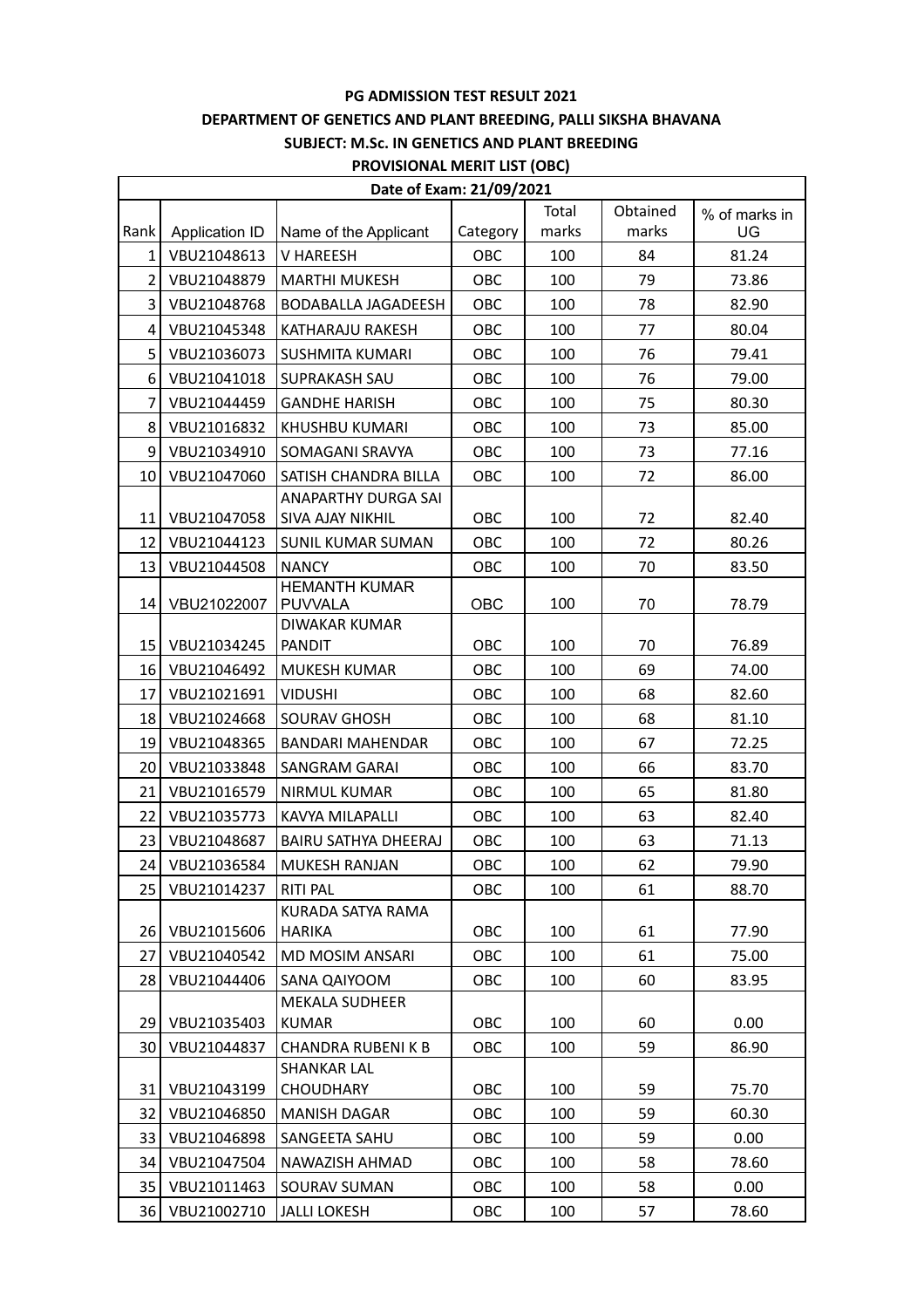#### **PG ADMISSION TEST RESULT 2021**

### **DEPARTMENT OF GENETICS AND PLANT BREEDING, PALLI SIKSHA BHAVANA**

## **SUBJECT: M.Sc. IN GENETICS AND PLANT BREEDING**

## **PROVISIONAL MERIT LIST (OBC)**

| Total<br>Obtained<br>marks<br>marks<br>Rank  <br>Category<br>Application ID<br>Name of the Applicant<br>UG<br>37<br>OBC<br>VBU21046453<br>PIYUSH GUPTA<br>100<br>56<br>82.17<br>56<br>38<br>VBU21045856<br><b>VIKASH PALSANIYA</b><br>OBC<br>100<br>53.30<br>39<br>56<br>VBU21043356<br><b>GAYATHRI DEVI G</b><br>OBC<br>100<br>0.00<br>56<br>40<br>VBU21045550<br>SOURAV KUMAR GUPTA<br>OBC<br>100<br>0.00<br>VBU21046057<br><b>NISHA RANI</b><br>OBC<br>55<br>41<br>100<br>78.79<br>42<br>VBU21044180<br><b>GOPINI MAHESH BABU</b><br>OBC<br>100<br>55<br>77.60<br>43  <br>VBU21017469<br>PRANAV RAJ<br>OBC<br>100<br>55<br>71.60<br>52<br>VBU21028049<br>OBC<br>100<br>81.30<br>44<br><b>HEISNAM BRAJESH</b> | Date of Exam: 21/09/2021 |  |  |  |  |  |               |
|-----------------------------------------------------------------------------------------------------------------------------------------------------------------------------------------------------------------------------------------------------------------------------------------------------------------------------------------------------------------------------------------------------------------------------------------------------------------------------------------------------------------------------------------------------------------------------------------------------------------------------------------------------------------------------------------------------------------|--------------------------|--|--|--|--|--|---------------|
|                                                                                                                                                                                                                                                                                                                                                                                                                                                                                                                                                                                                                                                                                                                 |                          |  |  |  |  |  | % of marks in |
|                                                                                                                                                                                                                                                                                                                                                                                                                                                                                                                                                                                                                                                                                                                 |                          |  |  |  |  |  |               |
|                                                                                                                                                                                                                                                                                                                                                                                                                                                                                                                                                                                                                                                                                                                 |                          |  |  |  |  |  |               |
|                                                                                                                                                                                                                                                                                                                                                                                                                                                                                                                                                                                                                                                                                                                 |                          |  |  |  |  |  |               |
|                                                                                                                                                                                                                                                                                                                                                                                                                                                                                                                                                                                                                                                                                                                 |                          |  |  |  |  |  |               |
|                                                                                                                                                                                                                                                                                                                                                                                                                                                                                                                                                                                                                                                                                                                 |                          |  |  |  |  |  |               |
|                                                                                                                                                                                                                                                                                                                                                                                                                                                                                                                                                                                                                                                                                                                 |                          |  |  |  |  |  |               |
|                                                                                                                                                                                                                                                                                                                                                                                                                                                                                                                                                                                                                                                                                                                 |                          |  |  |  |  |  |               |
|                                                                                                                                                                                                                                                                                                                                                                                                                                                                                                                                                                                                                                                                                                                 |                          |  |  |  |  |  |               |
|                                                                                                                                                                                                                                                                                                                                                                                                                                                                                                                                                                                                                                                                                                                 |                          |  |  |  |  |  |               |
| 45<br>VBU21029474<br>SHREYA KUMBHAJ<br>OBC<br>100<br>52<br>79.50                                                                                                                                                                                                                                                                                                                                                                                                                                                                                                                                                                                                                                                |                          |  |  |  |  |  |               |
| 52<br>46<br>VBU21032489<br>JAGAMOHAN RANA<br>OBC<br>100<br>77.30                                                                                                                                                                                                                                                                                                                                                                                                                                                                                                                                                                                                                                                |                          |  |  |  |  |  |               |
| 47<br>VBU21023224<br>51<br>AARTI MAHALA<br>OBC<br>100<br>79.00                                                                                                                                                                                                                                                                                                                                                                                                                                                                                                                                                                                                                                                  |                          |  |  |  |  |  |               |
| 51<br>48<br>VBU21046622<br><b>MASUD RIJWAN</b><br>OBC<br>100<br>74.40                                                                                                                                                                                                                                                                                                                                                                                                                                                                                                                                                                                                                                           |                          |  |  |  |  |  |               |
| VBU21046128<br>OBC<br>100<br>50<br>85.94<br>49<br><b>SHALANI KUMARI</b>                                                                                                                                                                                                                                                                                                                                                                                                                                                                                                                                                                                                                                         |                          |  |  |  |  |  |               |
| 50<br>50 <sub>1</sub><br>VBU21035686<br>PRATIKSHA SAHOO<br>OBC<br>100<br>82.46                                                                                                                                                                                                                                                                                                                                                                                                                                                                                                                                                                                                                                  |                          |  |  |  |  |  |               |
| 51<br>VBU21040984<br>PRADEEP JAT<br>OBC<br>100<br>50<br>70.60                                                                                                                                                                                                                                                                                                                                                                                                                                                                                                                                                                                                                                                   |                          |  |  |  |  |  |               |
| 49<br>52<br>VBU21028129<br>OBC<br>100<br>84.20<br>SURBANI LAISHRAM                                                                                                                                                                                                                                                                                                                                                                                                                                                                                                                                                                                                                                              |                          |  |  |  |  |  |               |
| 49<br>53<br>VBU21027639<br>NAVNEET KUMAR GUPTA<br>OBC<br>100<br>77.40                                                                                                                                                                                                                                                                                                                                                                                                                                                                                                                                                                                                                                           |                          |  |  |  |  |  |               |
| 48<br>54<br>VBU21025768<br>OBC<br>100<br>80.60<br><b>GUTTI SAI CHAITANAYA</b>                                                                                                                                                                                                                                                                                                                                                                                                                                                                                                                                                                                                                                   |                          |  |  |  |  |  |               |
| 55<br>VBU21025846<br>100<br>48<br>SANJEETA KUMARI<br>OBC<br>75.38                                                                                                                                                                                                                                                                                                                                                                                                                                                                                                                                                                                                                                               |                          |  |  |  |  |  |               |
| 56<br>48<br>0.00<br>VBU21004502<br><b>NITISH KUMAR</b><br>OBC<br>100                                                                                                                                                                                                                                                                                                                                                                                                                                                                                                                                                                                                                                            |                          |  |  |  |  |  |               |
| OBC<br>100<br>47<br>84.70<br>57<br>VBU21032878<br><b>BANDANA SINGHA</b>                                                                                                                                                                                                                                                                                                                                                                                                                                                                                                                                                                                                                                         |                          |  |  |  |  |  |               |
| 58<br>VBU21047668<br>OBC<br>100<br>46<br>88.50<br>ATHIRA M                                                                                                                                                                                                                                                                                                                                                                                                                                                                                                                                                                                                                                                      |                          |  |  |  |  |  |               |
| 59<br>46<br>VBU21013287<br>KASAMRAJ BISWAL<br>OBC<br>100<br>81.00                                                                                                                                                                                                                                                                                                                                                                                                                                                                                                                                                                                                                                               |                          |  |  |  |  |  |               |
| 60<br>VBU21049101<br>PARITOSH SEN<br>OBC<br>100<br>46<br>73.24                                                                                                                                                                                                                                                                                                                                                                                                                                                                                                                                                                                                                                                  |                          |  |  |  |  |  |               |
| PRADYUMNA KUMAR                                                                                                                                                                                                                                                                                                                                                                                                                                                                                                                                                                                                                                                                                                 |                          |  |  |  |  |  |               |
| 61<br>46<br>VBU21031456<br>SAHOO<br>OBC<br>100<br>0.00                                                                                                                                                                                                                                                                                                                                                                                                                                                                                                                                                                                                                                                          |                          |  |  |  |  |  |               |
| OBC<br>62 <br>VBU21041383<br>RONIUJJAMAN SHAIKH<br>100<br>45<br>84.70                                                                                                                                                                                                                                                                                                                                                                                                                                                                                                                                                                                                                                           |                          |  |  |  |  |  |               |
| <b>PATTIGARI</b>                                                                                                                                                                                                                                                                                                                                                                                                                                                                                                                                                                                                                                                                                                |                          |  |  |  |  |  |               |
| 63<br>45<br>VBU21040754<br>PRANEETHKUMAR<br>OBC<br>100<br>73.54                                                                                                                                                                                                                                                                                                                                                                                                                                                                                                                                                                                                                                                 |                          |  |  |  |  |  |               |
| 64<br>OBC<br>100<br>45<br>69.60<br>VBU21016690<br><b>ASHOK SINGH KHARBAS</b>                                                                                                                                                                                                                                                                                                                                                                                                                                                                                                                                                                                                                                    |                          |  |  |  |  |  |               |
| 65<br>VBU21008566<br>OBC<br>44<br>0.00<br><b>AANCHAL KUMARI</b><br>100                                                                                                                                                                                                                                                                                                                                                                                                                                                                                                                                                                                                                                          |                          |  |  |  |  |  |               |
| MADANAGULA                                                                                                                                                                                                                                                                                                                                                                                                                                                                                                                                                                                                                                                                                                      |                          |  |  |  |  |  |               |
| 66<br>VBU21045985<br>43<br>ANJANEYULU<br>OBC<br>100<br>74.56<br><b>DINALAXMI</b>                                                                                                                                                                                                                                                                                                                                                                                                                                                                                                                                                                                                                                |                          |  |  |  |  |  |               |
| 67<br>VBU21036505<br>TAKHELLAMBAM<br>OBC<br>100<br>41<br>67.90                                                                                                                                                                                                                                                                                                                                                                                                                                                                                                                                                                                                                                                  |                          |  |  |  |  |  |               |
| 68<br>OBC<br>40<br>VBU21044780<br>NIRMAL CHOUDHARY<br>100<br>87.10                                                                                                                                                                                                                                                                                                                                                                                                                                                                                                                                                                                                                                              |                          |  |  |  |  |  |               |
| 69<br>VBU21049112<br>OBC<br>100<br>40<br>84.76<br>ARGHYADEEP PAUL                                                                                                                                                                                                                                                                                                                                                                                                                                                                                                                                                                                                                                               |                          |  |  |  |  |  |               |
| OBC<br>70<br>VBU21047333<br><b>PRADIP PAUL</b><br>100<br>40<br>72.06                                                                                                                                                                                                                                                                                                                                                                                                                                                                                                                                                                                                                                            |                          |  |  |  |  |  |               |
| 39<br>71<br>VBU21030357<br><b>DIPANKAR GHOSH</b><br>OBC<br>100<br>70.69                                                                                                                                                                                                                                                                                                                                                                                                                                                                                                                                                                                                                                         |                          |  |  |  |  |  |               |
| 39<br>72<br>VBU21040548<br><b>MANISH PRADHAN</b><br>OBC<br>100<br>68.10                                                                                                                                                                                                                                                                                                                                                                                                                                                                                                                                                                                                                                         |                          |  |  |  |  |  |               |
| OBC<br>100<br>38<br>75.10<br>73<br>VBU21034189<br><b>KESHAV KISHOR</b>                                                                                                                                                                                                                                                                                                                                                                                                                                                                                                                                                                                                                                          |                          |  |  |  |  |  |               |